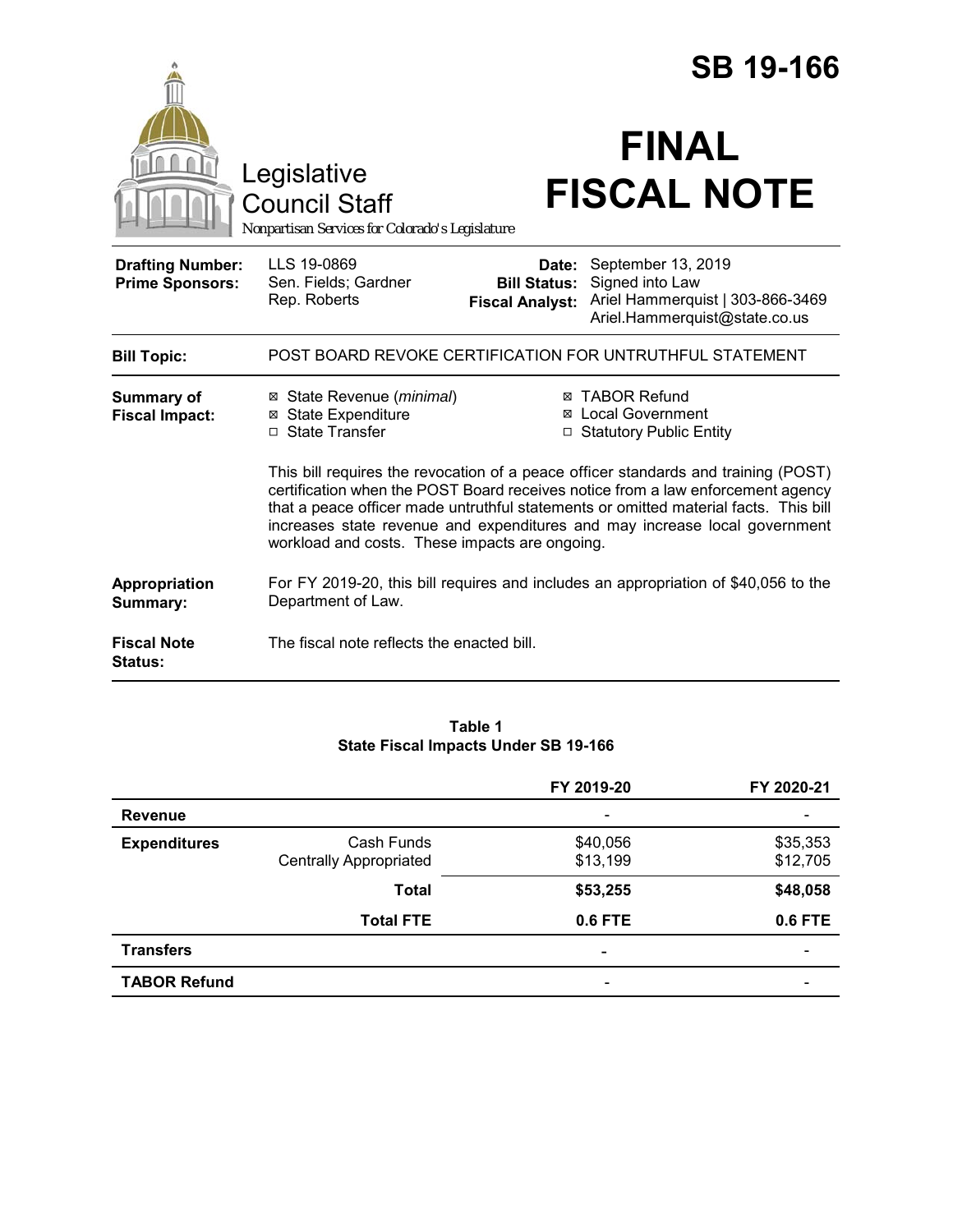September 13, 2019

# Page 2 **SB 19-166**

# **Summary of Legislation**

This bill requires the revocation of a peace officer standards and training (POST) certification when the POST Board receives notice from a law enforcement agency that a peace officer knowingly made an untruthful statement or knowingly omitted a material fact on a criminal justice record, while testifying under oath, or during an internal affairs investigation or administrative investigation and disciplinary process. The law enforcement agency must certify that it has completed a process to review, and determined through clear and convincing evidence, that the officer knowingly made an untruthful statement or omitted a material fact and the officer has elected not to exercise, or has exhausted, the internal disciplinary appeal rights provided by the officer's employer. This certification must be provided to the POST Board on a form created by the POST Board. This form requires the official submitting the form to attest, under penalty of perjury, that the statements are correct and complete to the best of the official's knowledge. Upon receipt of the form, the POST Board will notify the peace officer of their right to request a show cause hearing under POST Board rules. A peace officer may appeal the revocation under POST Board rules.

## **Background**

Under current law and POST Board rules, POST certification is revoked for any felony conviction, certain misdemeanors, and if the certification is found to have been issued under fraudulent pretenses. If the POST director determines a peace officer's certification should be revoked after an initial hearing, the director briefs the POST Board on the circumstances of the case and its revocation recommendation. After the POST Board votes on the revocation, an affected peace officer may appeal the revocation and have their appeal heard by a POST Board subcommittee. Any action taken by the subcommittee is considered final, but may be appealed in district court. In some circumstances, a peace officer may be ordered to undergo renewal of their POST certification, which requires the payment of \$150 for taking the POST exam and \$375 for skills testing, for a total of \$525.

## **Assumptions**

There are approximately 13,800 POST certified peace officers in Colorado. While a high level of compliance is assumed, this bill will increase the number of POST Board peace officer hearings regarding the possible revocation of POST certification. For the purposes of this analysis, it is assumed that 0.5 percent, or approximately 70 peace officers, will go through the revocation process described above annually. If the number of affected peace officers is higher or lower than 70, the fiscal note assumes appropriation adjustments will be made through the annual budget process.

## **State Revenue**

Beginning in FY 2019-20, this bill minimally increases state cash fund revenue form POST Board fees and civil filing fees. This revenue, which is subject to the state TABOR limits, is described below.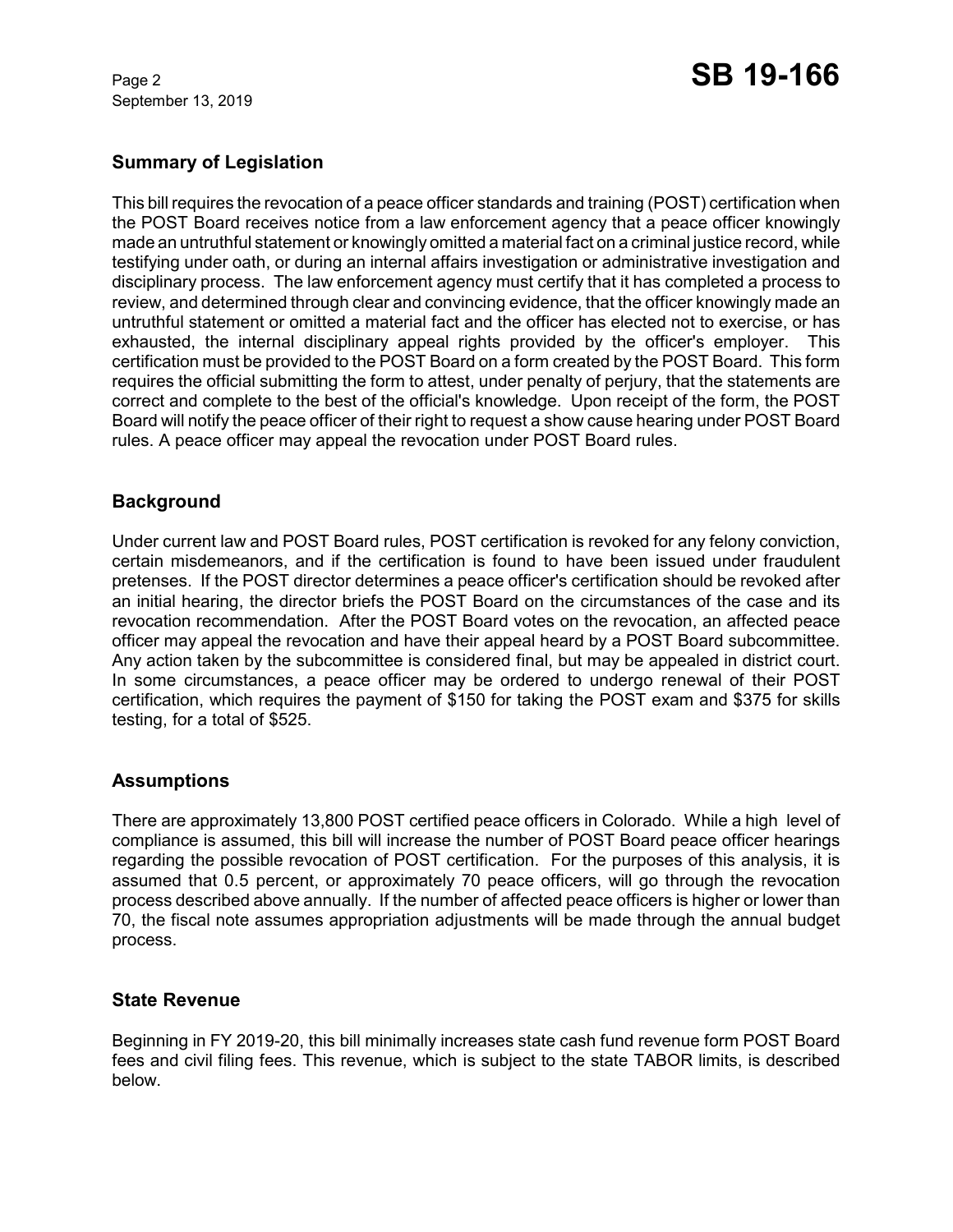September 13, 2019

**POST Board fees.** State cash fund revenue credited to the POST Board Cash Fund will increase by \$525 for each peace officer ordered to renew their POST certification. It is unknown how many will be required to do this; therefore, this impact has not been estimated. For informational purposes only, if 20 peace officers identified in this analysis were required to renew their POST certification, cash fund revenue will increase by \$10,500.

**Civil filing fees.** To the extent that any peace officer challenges a POST certification revocation in district court, state cash fund revenue from civil filing fees will increase by \$235 per filing. While it is unknown how many challenges will occur, any increase is assumed to be minimal.

## **State Expenditures**

This bill will increase state cash fund expenditures in the Department of Law by \$53,255 and 0.6 FTE in FY 2019-20 and \$48,058 and 0.6 FTE in FY 2020-21 and future years. These impacts are summarized in Table 2 and discussed below.

|                                                    | FY 2019-20 | FY 2020-21 |
|----------------------------------------------------|------------|------------|
| <b>Department of Law</b>                           |            |            |
| <b>Personal Services</b>                           | \$33,823   | \$33,823   |
| <b>Operating Expenses and Capital Outlay Costs</b> | \$6,233    | \$1,530    |
| Centrally Appropriated Costs*                      | \$13,199   | \$12,705   |
| <b>Total Cost</b>                                  | \$53,255   | \$48,058   |
| Total FTE                                          | 0.6 FTE    | 0.6 FTE    |

#### **Table 2 Expenditures Under SB 19-166**

 *\* Centrally appropriated costs are not included in the bill's appropriation.*

**Department of Law.** The Department of Law requires 0.6 FTE for a compliance investigator to implement this bill. This staff will assist in the POST Board review process for certification revocations, which includes compiling and reviewing reports, transcripts, and internal affairs documentation, scheduling hearings, and providing correspondence to all parties involved. This is based on the assumption that 70 peace officers will have their certification subject to revocation and each will take 20 hours, for a total of 1,400 hours per year.

**Judicial Department.** To the extent that a peace officer challenges a POST certification revocation, workload will increase in the trial courts to hear this appeal. It is unknown how many of the revocations under this bill will be challenged in court. Because a district court judicial officer can process approximately 550 civil cases per year, this impact is anticipated to be minimal and can be accomplishing within existing appropriations.

**State agencies.** To the extent that a peace officer employed by a state agency makes an untruthful statement or omits material facts, this bill increases workload for state agencies to provide information related to the false statement or omission to the POST Board and to assist in the investigation. Recruitment, training, and other hiring and on-boarding costs may also be incurred for the replacement of a peace officer, to the extent that a peace officer's POST